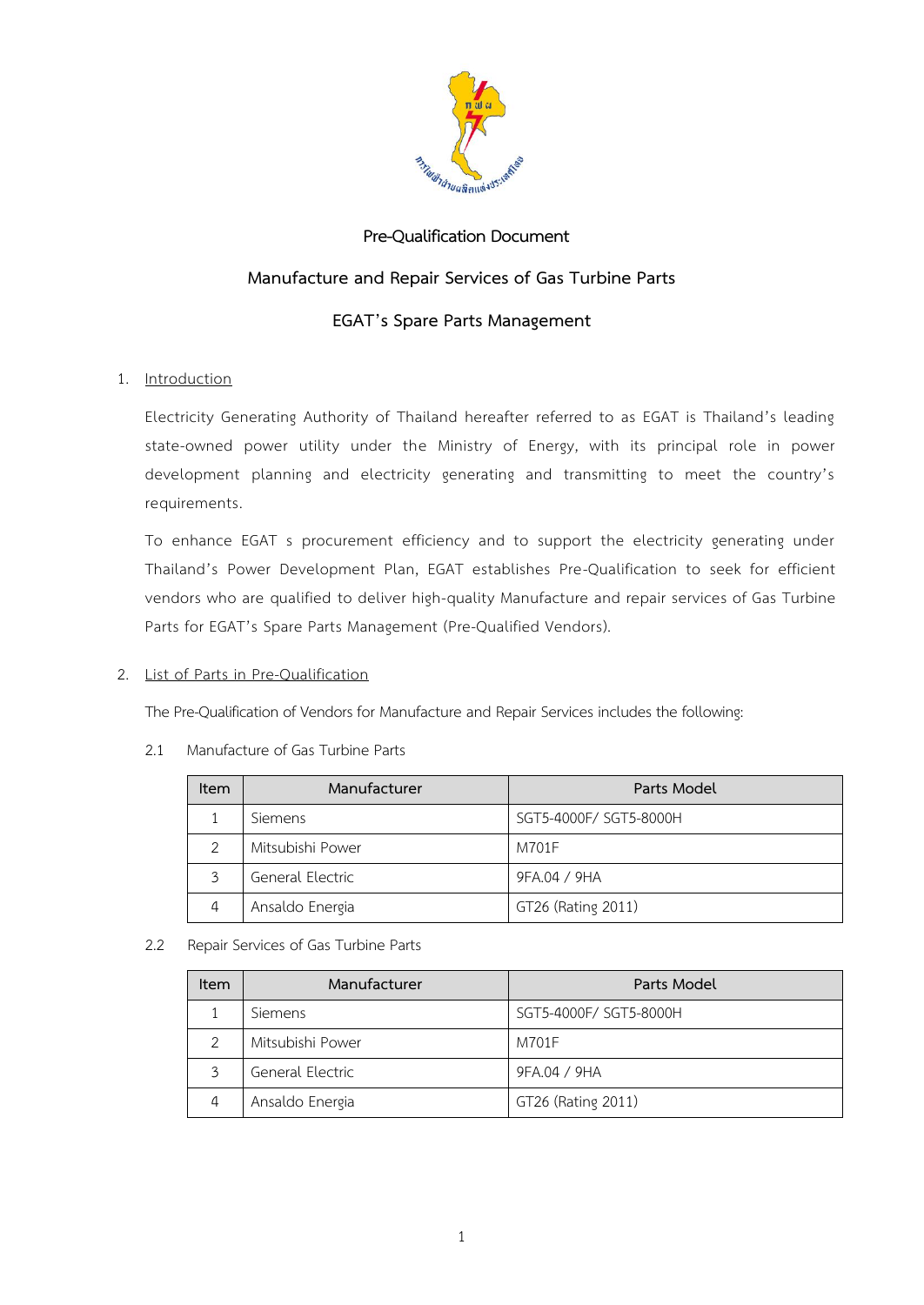# 2.3 List of Parts

| Item           | Parts                                                                                |  |  |  |  |
|----------------|--------------------------------------------------------------------------------------|--|--|--|--|
|                | <b>Combustion Parts</b>                                                              |  |  |  |  |
|                | Fuel Nozzle, Dual Fuel Nozzle, EV Burner (EV17I), EV Frontsegment, EV Innersegment,  |  |  |  |  |
| $\mathbf{1}$   | EV Dual Lance, EV Outersegment, SEV Burner, SEV Inner Liner Segment, SEV Lance (IC), |  |  |  |  |
|                | SEV Outer Liner Segment, HPT-OGV (SEV Diffusor)                                      |  |  |  |  |
| $\overline{2}$ | Cap Assembly                                                                         |  |  |  |  |
| $\mathfrak{Z}$ | Combustor Basket, Combustion Liner                                                   |  |  |  |  |
| $\overline{4}$ | <b>Transition Piece</b>                                                              |  |  |  |  |
|                | Turbine Moving Parts                                                                 |  |  |  |  |
| 5              | <b>HPT Blade</b>                                                                     |  |  |  |  |
| 6              | HPT Heat Shield                                                                      |  |  |  |  |
| $\overline{7}$ | HPT Vane                                                                             |  |  |  |  |
| 8              | Turbine Moving Blade #1, 1 <sup>st</sup> Stage Bucket, LPT Blade Row 1               |  |  |  |  |
| 9              | Turbine Moving Blade #2, 2 <sup>nd</sup> Stage Bucket, LPT Blade Row 2               |  |  |  |  |
| 10             | Turbine Moving Blade #3, 3rd Stage Bucket, LPT Blade Row 3                           |  |  |  |  |
| 11             | Turbine Moving Blade #4, LPT Blade Row 4                                             |  |  |  |  |
|                | Turbine Stationary Parts                                                             |  |  |  |  |
| 12             | Turbine Stationary Blade #1, Vane #1, 1 <sup>st</sup> Stage Nozzle, LPT Vane Row 1   |  |  |  |  |
| 13             | Turbine Stationary Blade #2, Vane #2, 2 <sup>nd</sup> Stage Nozzle, LPT Vane Row 2   |  |  |  |  |
| 14             | Turbine Stationary Blade #3, Vane #3, 3rd Stage Nozzle, LPT Vane Row 3               |  |  |  |  |
| 15             | Turbine Stationary Blade #4, Vane #4, LPT Vane Row 4                                 |  |  |  |  |
| Guide Ring     |                                                                                      |  |  |  |  |
| 16             | Guide Ring #1                                                                        |  |  |  |  |
| 17             | Guide Ring #4                                                                        |  |  |  |  |
| 18             | Packing Ring Assembly                                                                |  |  |  |  |
|                | Heat Shield                                                                          |  |  |  |  |
| 19             | Ceramic Heat Shield, Tiles                                                           |  |  |  |  |
| 20             | Metallic Heat Shield                                                                 |  |  |  |  |
| 21             | Ring Segment #1, $1^{st}$ Stage Shroud                                               |  |  |  |  |
| 22             | Ring Segment #2, 2 <sup>nd</sup> Stage Shroud                                        |  |  |  |  |
| 23             | Ring Segment #3, 3 <sup>rd</sup> Stage Shroud                                        |  |  |  |  |
| 24             | Ring Segment #4                                                                      |  |  |  |  |
| 25             | Stator Heat Shield A (SHSA), B (SHSB), C (SHSC), D (SHSD)                            |  |  |  |  |
| 26             | Rotor Heat Shield A (RHSA), B (RHSB), C (RHSC), D (RHSD)                             |  |  |  |  |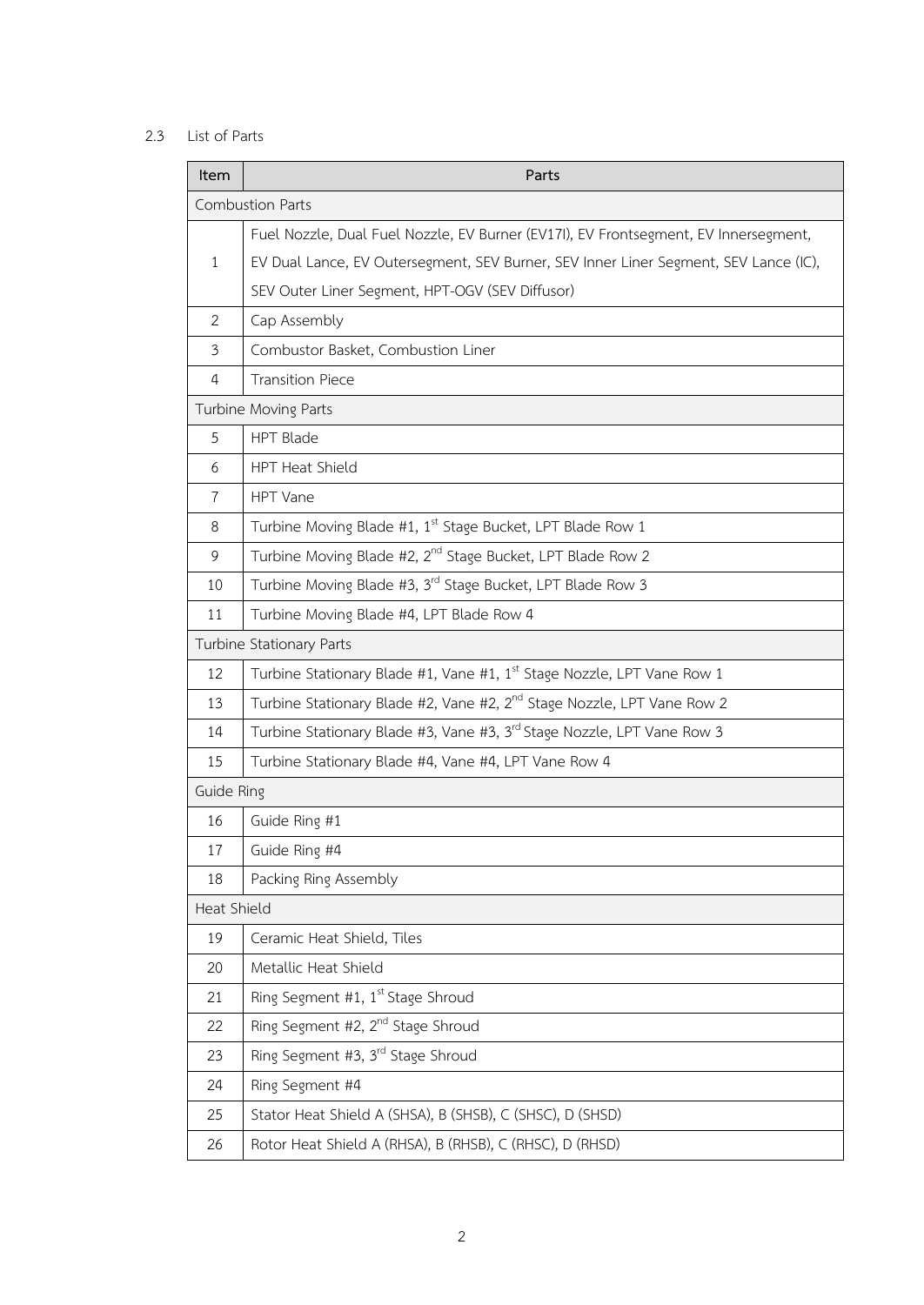| Item             | Parts                                                    |  |
|------------------|----------------------------------------------------------|--|
| Compressor Parts |                                                          |  |
| 27               | Inlet Guide Vane (IGV)                                   |  |
| 28               | Compressor Parts (Moving and Stationary)                 |  |
| Others           |                                                          |  |
| 29               | Other main parts for Hot Gas Path Parts (Please specify) |  |

3. Potential Candidates means the vendors of Gas Turbine Parts who register, propose the Proposal, and in case of qualified by EGAT requirements, will be listed in the "EGAT Accepted Gas Turbine Parts Vendor Lists".

## 4. Technical and Commercial Requirements

Potential Candidates shall have qualifications in accordance with the technical requirements as specified in the attachment to this Pre-Qualification document.

Commercial requirements will be considered during each individual bid except for the following qualification which Potential Candidates for this Pre-Qualification shall comply with in order to be qualified as Pre-Qualified Vendors:

1. The Potential Candidate shall be well-established and maintain a permanent place of business and shall submit the copy of evidence for this qualification issued by government authority such as, but not limited to, affidavit of incorporation or tax registration.

Potential Candidates who fail to provide information which demonstrates compliance with any of the technical requirements and aforementioned commercial requirement to EGAT's satisfaction shall not be eligible to be registered as EGAT's Pre-Qualified Vendors.

# 5. Pre-Qualification and Revocation Process

5.1 Pre-Qualification Process

The process of Pre-Qualification will be as follows:

- i. The Pre-Qualification documents and technical and commercial requirements are available for download free of charge at website http://[fprocurement.egat.co.th/pre\\_qualification.](http://fprocurement.egat.co.th/pre_qualification)
- ii. Potential Candidates who wish to attend the Pre-Qualification must complete the registration at website http://[fprocurement.egat.co.th/pre\\_qualification](http://fprocurement.egat.co.th/pre_qualification) before submitting Pre-Qualification Proposal together with reference documents or evidences.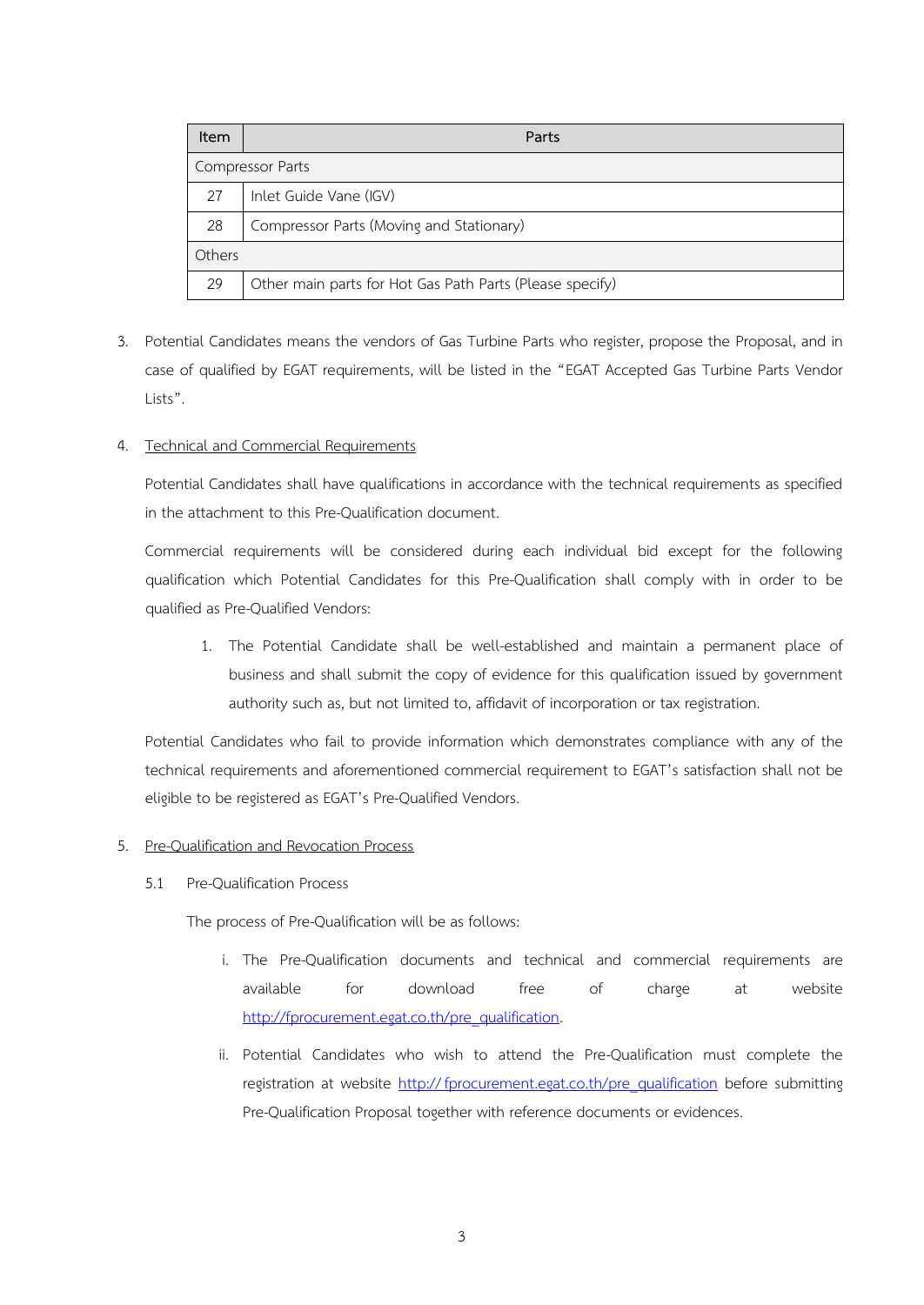- iii. EGAT's Pre-Qualification Evaluating Committee will consider the submitted Pre-Qualification Proposal.
- iv. In case the information in the submitted Pre-Qualification Proposal is not sufficient for EGAT's consideration, it will be informed to Potential Candidates. The Potential Candidates shall submit supplemental information within the date specified by EGAT's Pre-Qualification Evaluating Committee.

In case the Potential Candidate does not submit supplemental information as requested by EGAT, or the supplemental information submitted is still not sufficient for EGAT's consideration to its satisfaction, such Potential Candidate shall not be eligible to be registered as EGAT's Pre-Qualified Vendors.

EGAT will announce the Pre-Qualified Vendors in "EGAT Accepted Gas Turbine Parts Vendor Lists" at website http://[fprocurement.egat.co.th/pre\\_qualification](http://fprocurement.egat.co.th/pre_qualification) after EGAT's Pre-Qualification Evaluating Committee has concluded the consideration. The disqualified Potential Candidates will be informed in writing.

EGAT will finish the consideration no later than one hundred and eighty (180) calendar days after the Pre-Qualification Proposal was submitted or at any time that EGAT deems appropriate. In case the Pre-Qualification Proposal has not sufficient information for EGAT's consideration, EGAT will finish the consideration no later than two hundred and ten (210) calendar days after the Pre-Qualification Proposal with complete information was submitted or at any time that EGAT deems appropriate.

- v. EGAT reserves the right at its sole discretion to cancel or cease the Pre-Qualification at any time upon EGAT's notification. All costs incurred by the Potential Candidates in Proposal preparation and submission shall be at their own accounts and will not be reimbursed by EGAT.
- vi. The Pre-Qualified Vendors for Manufacture and Repair Services of Gas Turbine Parts shall remain in the "EGAT Accepted Gas Turbine Parts Vendor Lists" until they are revoked as specified in Article 5.3
- vii. After the announcement of the "EGAT Accepted Gas Turbine Parts Vendor Lists", for each specific Parts Model specified in Article 2., only those in the Lists with at least three (3) qualified Vendors for Manufacture or Repair Services of Gas Turbine Parts will be eligible for EGAT's procurement.
- 5.2 The Pre-Qualification for the new Vendors for Manufacture and Repair Services of Gas Turbine Parts and the re-evaluation of the existing Vendors will be conducted every 3 years or as necessary.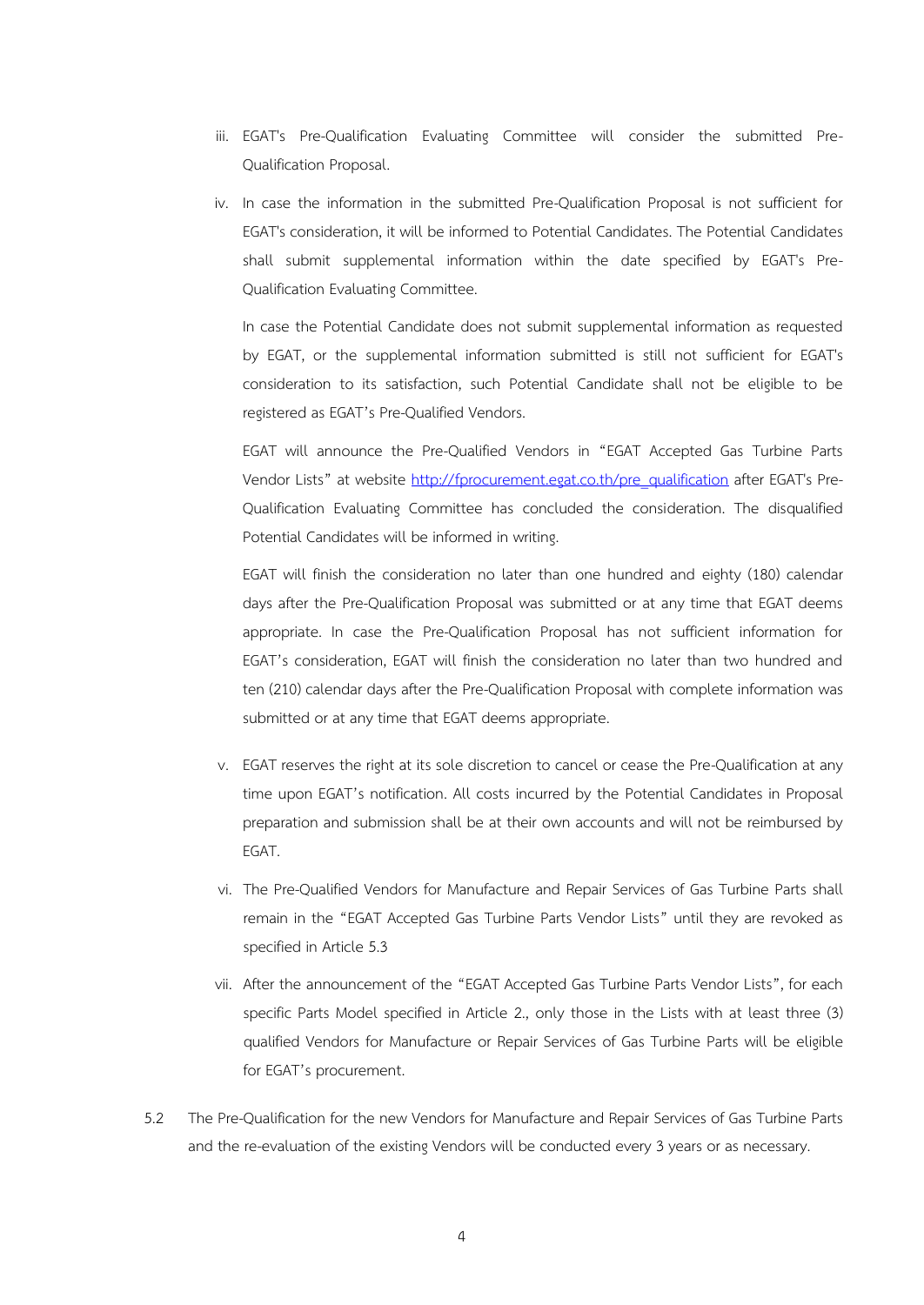# 5.3 Revocation Process of Pre-Qualified Vendors for Manufacture and Repair Services of Gas Turbine Parts

- 5.3.1 Pre-Qualified Vendors for Manufacture and Repair Services of Gas Turbine Parts shall be revoked at any time from the "EGAT Accepted Gas Turbine Parts Vendor Lists" under any of the following conditions:
	- a) The Parts provided having defects which make the Parts unable to be put into use in EGAT's system; or
	- b) The Parts provided having defects or failures that cause damage to EGAT;

EGAT reserves the right at its sole discretion to revoke the accepted Vendor in "EGAT Accepted Gas Turbine Parts Vendor Lists" at any time upon EGAT's consideration.

- 5.3.2 EGAT will inform the revocation of Pre-Qualified Vendors for Manufacture and Repair Services of Gas Turbine Parts to the revoked Vendors. "EGAT Accepted Gas Turbine Parts Vendor Lists" will be updated and announced at website http://[fprocurement.egat.co.th/pre\\_qualification](http://fprocurement.egat.co.th/pre_qualification)
- 5.3.3 In case the Pre-Qualified Vendors for Manufacture and Repair Services of Gas Turbine Parts are revoked from the "EGAT Accepted Gas Turbine Parts Vendor Lists" during the time in which the revoked Vendors are proposing in a specific bid, their associated proposals shall not be eligible for such bid and shall not be considered.
- 5.3.4 The revoked Pre-Qualified Vendors will not be reimbursed for any expenses incurred in preparing and submitting his Pre-Qualification Proposal and shall have no right of claim for any costs, expenses, losses and or damages resulting from such revocation including any expenses or loss of benefits in future bidding.

## 5.4 Change in Technical Requirements

After the Pre-Qualification, in case there is any change(s) made to the technical requirements, EGAT may

- (i) inform those already in the "EGAT Accepted Gas Turbine Parts Vendor Lists" at least ninety (90) calendar days in advance of such change, in order that they shall be able to re-submit their Pre-Qualification Proposals as per the new technical requirements for EGAT's consideration or
- (ii) cancel the "EGAT Accepted Gas Turbine Parts Vendor Lists" of such Parts Model as EGAT deems appropriate.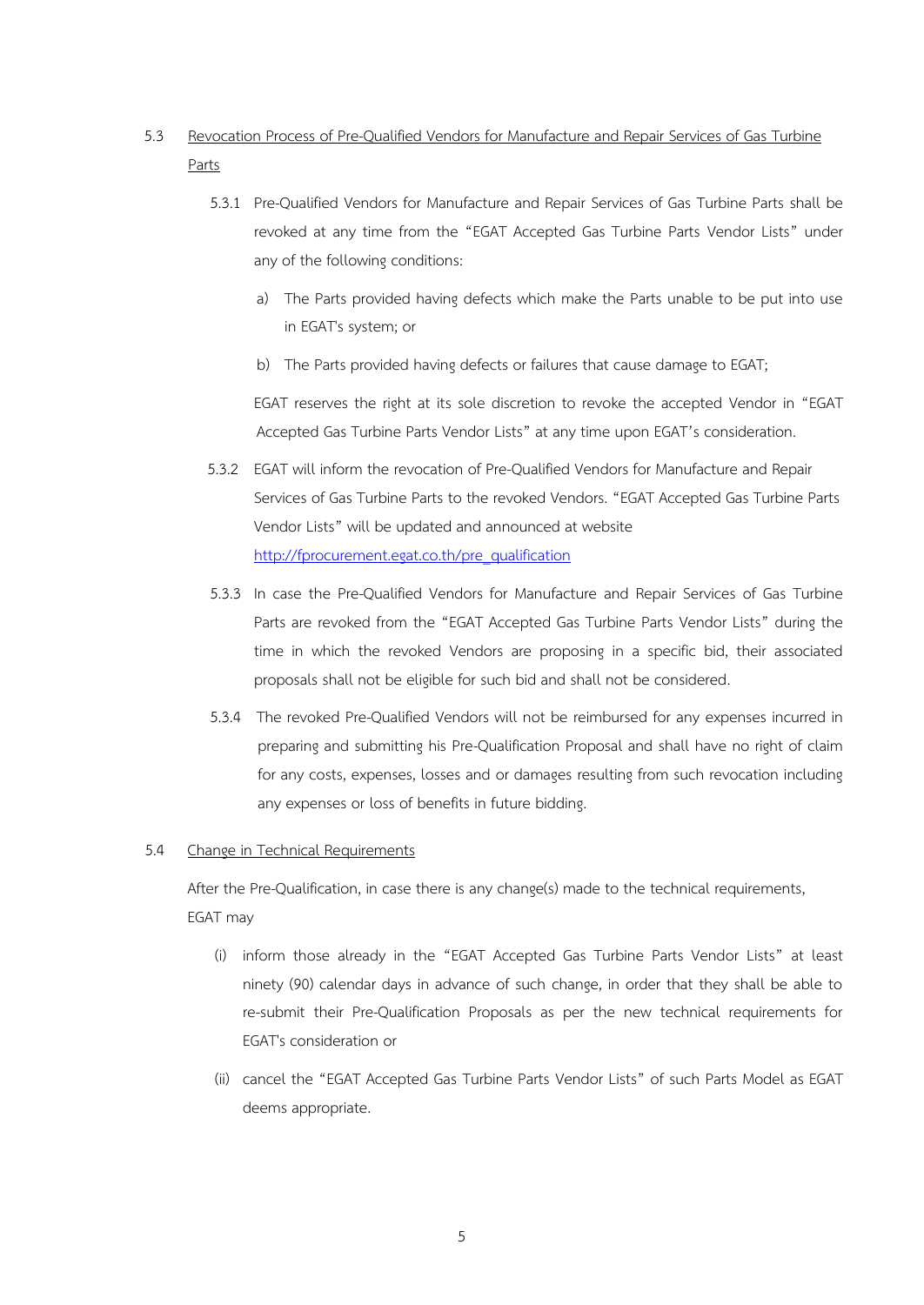#### 6 Preparation of Pre-Qualification Proposal

- 6.1 Potential Candidates shall submit Pre-Qualification Proposal as follows:
	- 1. Technical Part

Pre-Qualification Proposal in accordance with technical requirements as stipulated in Article 4 shall be submitted in electronic form (PDF format) via a USB Flash Drive together with one (1) original hard copy in sealed envelope, which shall be manually signed in ink by a person duly authorized, to EGAT on the date specified for the Proposal submission.

The letter of authorization shall be indicated by written power-of-attorney accompanying the proposal.

2. Commercial Part

Pre-Qualification Proposal in accordance with commercial requirement as stipulated in Article 4 shall be submitted in electronic form (PDF format) via a USB Flash Drive together with one (1) original hard copy in sealed envelope, which shall be manually signed in ink by a person duly authorized, to EGAT on the date specified for the Proposal submission.

The letter of authorization shall be indicated by written power-of-attorney accompanying the proposal.

In case one (1) Potential Candidate would like to propose two (2) or more Parts Model, the Potential Candidate may submit only one (1) original hard copy and electronic file(s) of evidence(s) for commercial requirements indicated in Article 4.

The technical part and the commercial part of Pre-Qualification Proposal shall be submitted separately in folders electronically and in sealed envelopes as a hard copy.

Table of submitted documents, as example below, shall be submitted together with the Proposal.

| Table of submitted documents |                              |                     |           |       |  |
|------------------------------|------------------------------|---------------------|-----------|-------|--|
| No.                          | Descriptions                 | File Name           | Size (MB) | Pages |  |
|                              | Supply Record Form of Nozzle | Nozzle.pdf          | 2.2       | 18    |  |
|                              | Affidavit of Incorporation   | AFD&Declaration.pdf | 10.5      | 36    |  |
|                              |                              |                     |           |       |  |

6.2 Potential Candidates who will submit Pre-Qualification Proposal must be a registrant of the Pre-Qualification of Vendors for Manufacture and Repair Services of Gas Turbine Parts.